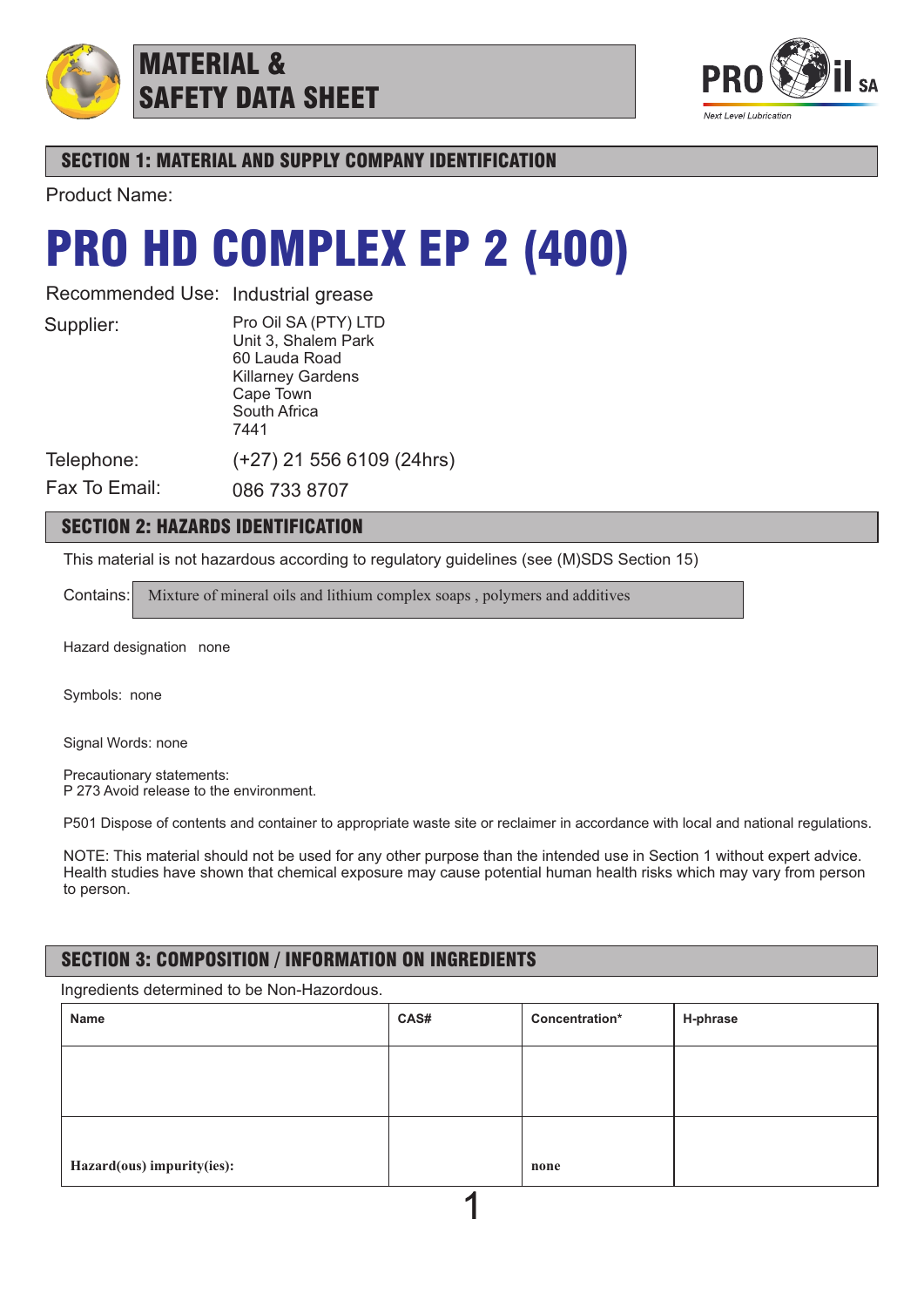

## SECTION 4: FIRST AID MEASURES

#### **INHALATION**

Remove from further exposure. For those providing assistance, avoid exposure to yourself or others. Use adequate respiratory protection. If respiratory irritation, dizziness, nausea, or unconsciousness occurs, seek immediate medical assistance. If breathing has stopped, assist ventilation with a mechanical device or use mouth-to-mouth resuscitation.

#### **SKIN CONTACT**

Wash contact areas with soap and water. If product is injected into or under the skin, or into any part of the body, regardless of the appearance of the wound or its size, the individual should be evaluated immediately by a physician as a surgical emergency. Even though initial symptoms from high pressure injection may be minimal or absent, early surgical treatment within the first few hours may significantly reduce the ultimate extent of injury.

#### **EYE CONTACT**

Flush thoroughly with water. If irritation occurs, get medical assistance.

#### **INGESTION**

First aid is normally not required. Seek medical attention if discomfort occurs.

## **NOTE TO PHYSICIAN**

None

### SECTION 5: FIRE FIGHTING MEASURES

#### **EXTINGUISHING MEDIA**

**Appropriate Extinguishing Media:** Use water fog, foam, dry chemical or carbon dioxide (CO2) to extinguish flames.

**Inappropriate Extinguishing Media:** Straight streams of water

#### **FIRE FIGHTING**

**Fire Fighting Instructions:** Evacuate area. Prevent run-off from fire control or dilution from entering streams, sewers or drinking water supply. Fire-fighters should use standard protective equipment and in enclosed spaces, self-contained breathing apparatus (SCBA). Use water spray to cool fire exposed surfaces and to protect personnel.

## SECTION 6: ACCIDENTAL RELEASE MEASURES

### **NOTIFICATION PROCEDURES**

In the event of a spill or accidental release, notify relevant authorities in accordance with all applicable regulations.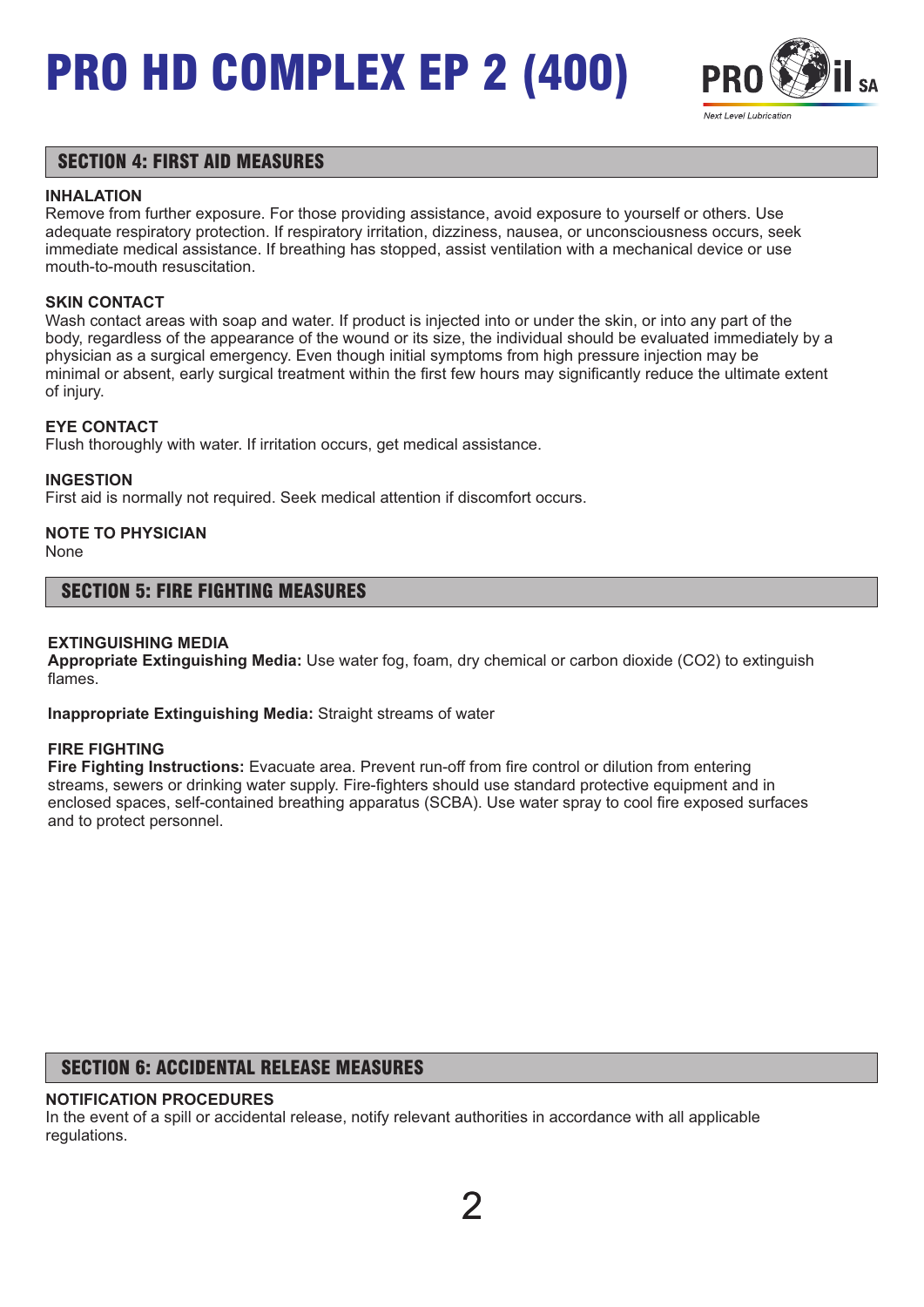

#### **PROTECTIVE MEASURES**

Avoid contact with spilled material. See Section 5 for fire fighting information. See the Hazard Identification Section for Significant Hazards. See Section 4 for First Aid Advice. See Section 8 for advice on the minimum requirements for personal protective equipment. Additional protective measures may be necessary, depending on the specific circumstances and/or the expert judgment of the emergency responders.

**For emergency responders:** Respiratory protection: respiratory protection will be necessary only in special cases, e.g., formation of mists. Half-face or full-face respirator with filter(s) for dust/organic vapor or Self Contained Breathing Apparatus (SCBA) can be used depending on the size of spill and potential level of exposure. If the exposure cannot be completely characterized or an oxygen deficient atmosphere is possible or anticipated, SCBA is recommended. Work gloves that are resistant to hydrocarbons are recommended. Gloves made of polyvinyl acetate (PVA) are not water-resistant and are not suitable for emergency use. Chemical goggles are recommended if splashes or contact with eyes is possible. Small spills: normal antistatic work clothes are usually adequate. Large spills: full body suit of chemical resistant, antistatic material is recommended.

#### **SPILL MANAGEMENT**

**Land Spill:** Stop leak if you can do so without risk. Recover by pumping or with suitable absorbent.

**Water Spill:** Stop leak if you can do so without risk. Confine the spill immediately with booms. Warn other shipping. Remove from the surface by skimming or with suitable absorbents. Seek the advice of a specialist before using dispersants.

Water spill and land spill recommendations are based on the most likely spill scenario for this material; however, geographic conditions, wind, temperature, (and in the case of a water spill) wave and current direction and speed may greatly influence the appropriate action to be taken. For this reason, local experts should be consulted. Note: Local regulations may prescribe or limit action to be taken.

#### **ENVIRONMENTAL PRECAUTIONS**

**Large Spills:** Dyke far ahead of liquid spill for later recovery and disposal. Prevent entry into waterways, sewers, basements or confined areas.

### SECTION 7: HANDLING AND STORAGE

#### **HANDLING**

Avoid eye contact and repeated or prolonged skin contact. Avoid inhalation of vapour, mist or aerosols.

#### **STORAGE**

Store in a cool, dry, well-ventilated place and out of direct sunlight. Store away from foodstuffs. Store away from incompatible materials described in Section 10. Store away from sources of heat and/or ignition. Keep container standing upright. Keep containers closed when not in use - check regularly for leaks.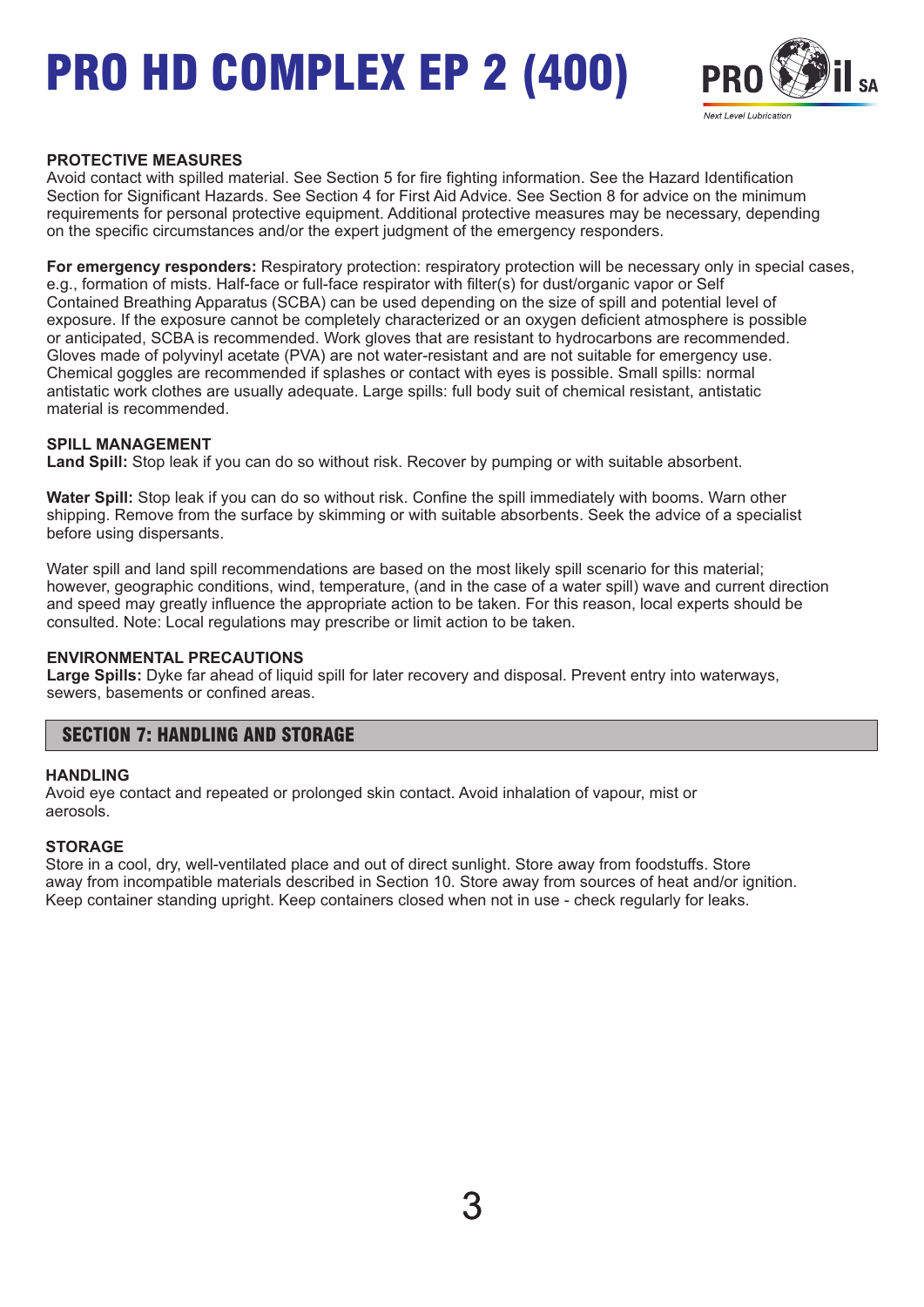

## SECTION 8: EXPOSURE CONTROL / PERSONAL PROTECTION

#### 8.1. **Control parameters**

- - - -

**Description: type: Limit value STEL (EC) TWA (EC) Unit**

#### **Additional information**

TWA (EC): Occupational exposure limit value STEL (EC): Short-term occupational exposure limit value

#### 8.2. **Exposure controls**

Provide good ventilation. This can be achieved with local or room suction. **Occupational exposure controls:**

#### **Respiratory protection:**

Do not breathe gas/vapour/aerosol.

Respiratory protection necessary at/for: aerosol or mist formation and insufficient exhaust Half-mask with filter according to EN 149: P2 With correct and proper use, and under normal conditions, breathing protection is not required.

#### **Hand protection:**

For prolonged or repeated handling the following glove material must be used: NBR (Nitrile rubber). PVC (Polyvinyl chloride). CR (polychloroprene, chloroprene rubber).Barrier creams can help protecting exposed skin areas. In no case should they be used after contact.

#### **Eye protection:**

Wear closely fitting protective glasses in case of splashes.

#### **Body protection:** Apron.

#### **Protective measures:**

After contact clean skin thoroughly with water and soap oder use appropriate cleanser.

#### **Environmental exposure controls**

Do not allow to enter into surface water or drains. refer to chapter 7. No further action is necessary.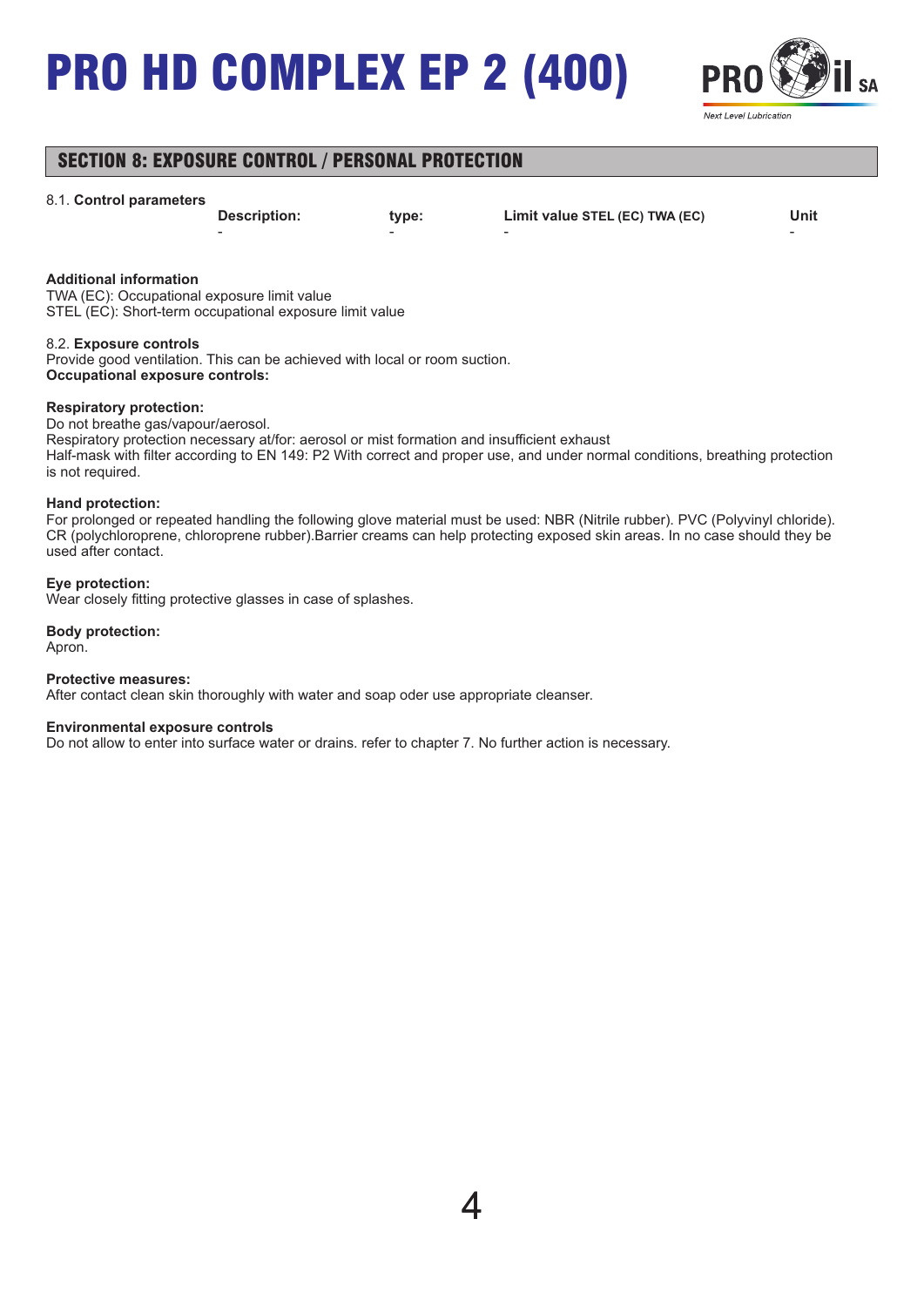

## SECTION 9: PHYSICAL AND CHEMICAL PROPERTIES

**Note: Physical and chemical properties are provided for safety, health and environmental considerations only and may not fully represent product specifications. Contact the Supplier for additional information.**

#### **GENERAL INFORMATION**

Physical State: Grease / pasty Colour: Beige Odour: Odourless

#### **IMPORTANT HEALTH, SAFETY, AND ENVIRONMENTAL INFORMATION**

Solubility: Soluble in hydrocarbons; insoluble in water Density at 20°C: N/D Relative Vapour Density (air=1): N/D Vapour Pressure (20 °C): N/D Flash Point (°C): N/D Pour Point (°C): N/A Drop Point (°C): >260 Flammability Limits (%): N/D Decomposition Temperature (°C): >250 Melting Point/Range (°C): N/D Boiling Point/Range (°C): N/D Usable Temperature Range (°C): -20 to 150 pH value at 10 g/l in water: N/A Base Oil Viscosity: 400 mm<sup>2</sup>/s @ 40°C Penetration at 25°C: 265-295 1/10 mm

### SECTION 10: STABILITY AND REACTIVITY

**Chemical stability:** This material is thermally stable when stored and used as directed.

**Conditions to avoid:** Elevated temperatures and sources of ignition.

**Incompatible materials:** Oxidising agents.

**Hazardous decomposition products:** Oxides of carbon and nitrogen, smoke and other toxic fumes.

**Hazardous reactions:** No known hazardous reactions.

## SECTION 11: TOXICOLOGICAL INFORMATION

No adverse health effects expected if the product is handled in accordance with this Safety Data Sheet and the product label. Symptoms or effects that may arise if the product is mishandled and overexposure occurs are: **Acute Effects**

**Inhalation:** Material may be an irritant to mucous membranes and respiratory tract.

**Skin contact:** Contact with skin may result in irritation.

5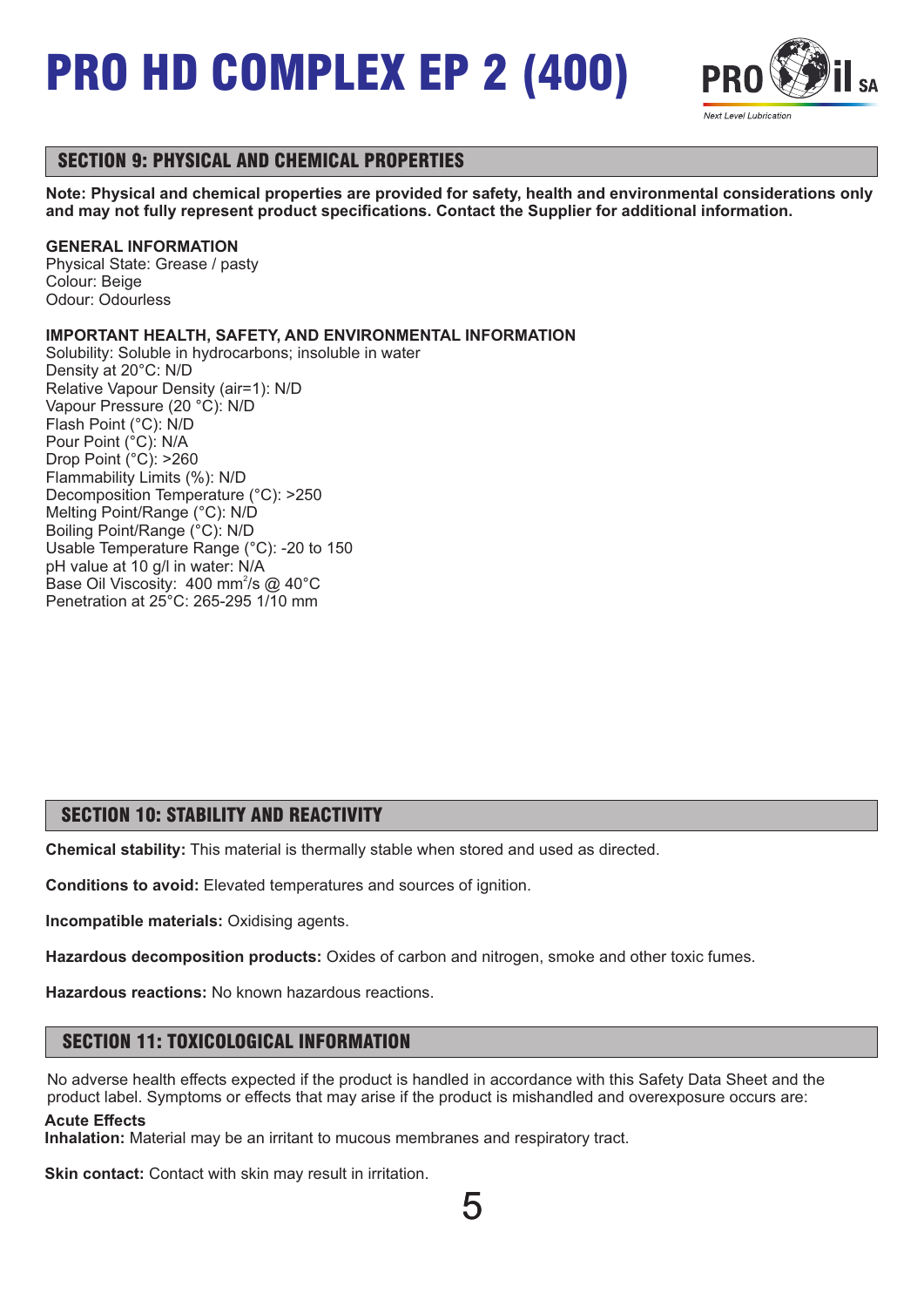

**Ingestion:** Swallowing can result in nausea, vomiting and irritation of the gastrointestinal tract. **Eye contact:** May be an eye irritant.

Acute toxicity

**Inhalation:** This material has been classified as non-hazardous. Acute toxicity estimate (based on ingredients): LC50  $>$  20.0 mg/L for vapours or LC50  $>$  5.0 mg/L for dust and mist or LC50  $>$  5,000 ppm gas

**Skin contact:** This material has been classified as non-hazardous. Acute toxicity estimate (based on ingredients): >5,000 mg/Kg bw

**Ingestion:** This material has been classified as non-hazardous. Acute toxicity estimate (based on ingredients): >5,000 mg/Kg bw

**Corrosion/Irritancy:** Eye: this material has been classified as not corrosive or irritating to eyes. Skin: this material has been classified as not corrosive or irritating to skin.

**Sensitisation:** Inhalation: this material has been classified as not a respiratory sensitiser. Skin: this material has been classified as not a skin sensitiser.

**Aspiration hazard:** This material has been classified as non-hazardous.

**Specific target organ toxicity (single exposure):** This material has been classified as non-hazardous. **Toxicity tests:** LD 50 rat > 2000 mg/kg

**Chronic Toxicity**

**Mutagenicity:** This material has been classified as non-hazardous.

**Carcinogenicity:** This material has been classified as non-hazardous.

**Reproductive toxicity (including via lactation):** This material has been classified as non-hazardous. **Specific target organ toxicity (repeat exposure):** This material has been classified as non-hazardous.

## SECTION 12: ECOLOGICAL INFORMATION

**Avoid contaminating waterways.**

**Acute aquatic hazard:** This material has been classified as non-hazardous. Acute toxicity estimate (based on ingredients): >100 mg/L

**Long-term aquatic hazard:** This material has been classified as non-hazardous. Non-rapidly or rapidly degradable substance for which there are adequate chronic toxicity data available OR in the absence of chronic toxicity data, Acute toxicity estimate (based on ingredients): >100 mg/L, where the substance is not rapidly degradable and/or BCF  $<$  500 and/or log Kow  $<$  4.

**Ecotoxicity in the soil environment:** This material has been classified as non-hazardous.

**Ecotoxicity to terrestrial vertebrates:** This material has been classified as non-hazardous.

**Ecotoxicity to terrestrial invertebrates:** This material has been classified as non-hazardous.

**Ecotoxicity:** No information available.

**Persistence and degradability:** No information available.

**Bioaccumulative potential:** No information available.

**Mobility:** No information available.

### SECTION 13: DISPOSAL CONSIDERATIONS

Disposal recommendations based on material as supplied. Disposal must be in accordance with current applicable laws and regulations, and material characteristics at time of disposal.

#### **DISPOSAL RECOMMENDATIONS**

The generation of waste should be avoided or minimized wherever possible. Significant quantities of waste product residues should not be disposed of viathe foul sewer but processed in a suitable effluent treatment plant. Dispose of surplus and non-recyclable products via a licensed waste disposal contractor. Disposal of this product, solutions and any by-products should at all times comply with the requirements of environmental protection and waste disposal legislation and any regional local authority requirements. Waste packaging should be recycled. Incineration or landfill should only be considered when recycling is not feasible. This material and its container must be disposed of in a safe way. Care should be taken when handling emptied containers that have not been cleaned or rinsed out.

**Empty Container Warning:** Empty Container Warning (where applicable): Empty containers may contain residue and can be dangerous. Do not attempt to refill or clean containers without proper instructions. Empty drums should be completely drained and safely stored until appropriately reconditioned or disposed. Empty containers should be taken for recycling, recovery, or disposal through suitably qualified or licensed contractor and in accordance with governmental regulations. DO NOT PRESSURISE, CUT, WELD, BRAZE, SOLDER, DRILL, GRIND, OR EXPOSE SUCH CONTAINERS TO HEAT, FLAME, SPARKS, STATIC ELECTRICITY, OR OTHER SOURCES OF IGNITION. THEY MAY EXPLODE AND CAUSE INJURY OR DEATH.